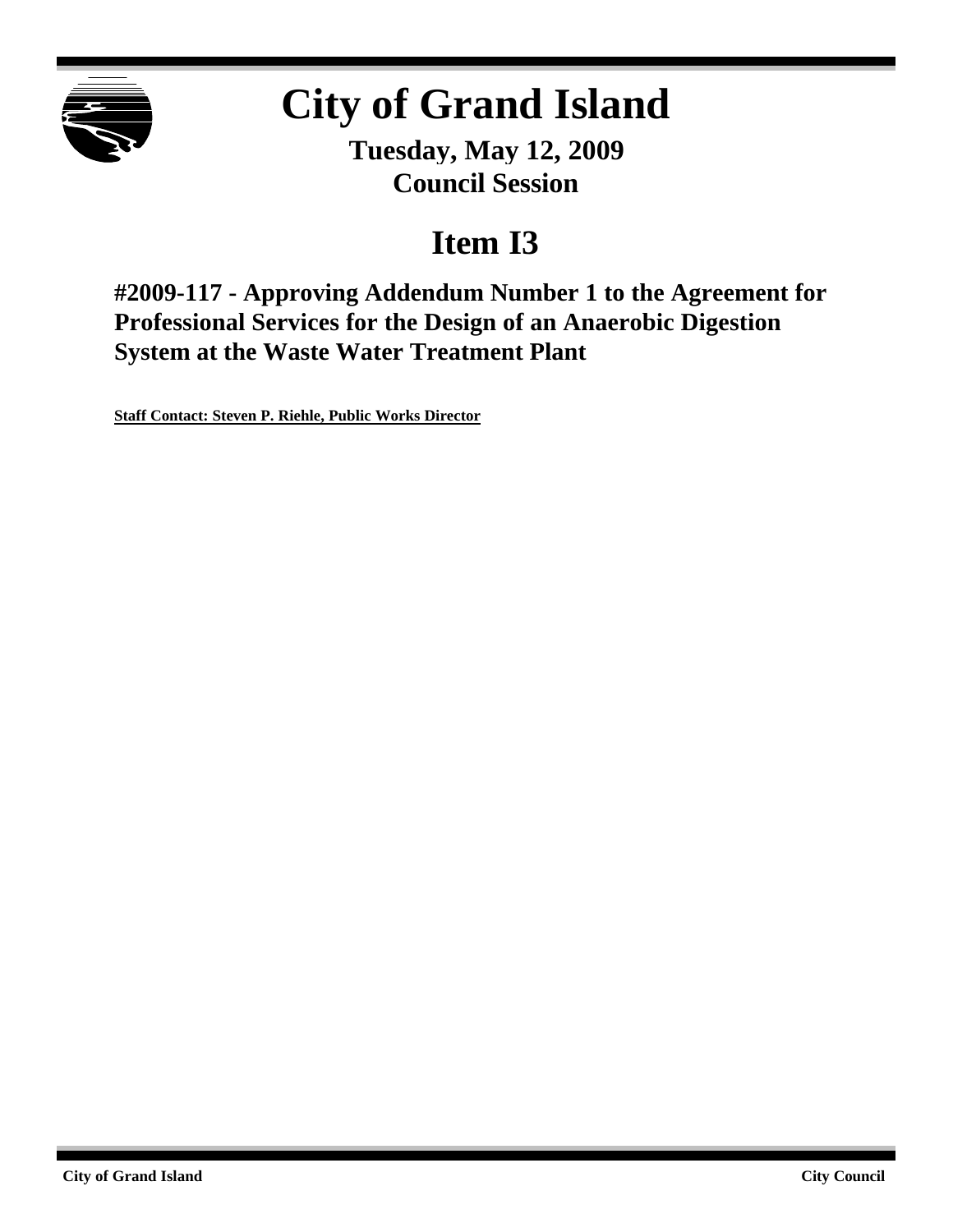## **Council Agenda Memo**

| From:           | Steven P. Riehle, Public Works Director                                                                                                                         |  |
|-----------------|-----------------------------------------------------------------------------------------------------------------------------------------------------------------|--|
| <b>Meeting:</b> | May 12, 2009                                                                                                                                                    |  |
| Subject:        | Approving Addendum Number 1 to the Agreement for<br>Professional Services for the Design of an Anaerobic<br>Digestion System at the Waste Water Treatment Plant |  |
| Item $#$ 's:    | $I-3$                                                                                                                                                           |  |
| $Presenter(s):$ | Steven P. Riehle, Public Works Director                                                                                                                         |  |

## **Background**

On August 26, 2008, by Resolution Number 2008-228, the City Council approved an agreement with the consulting engineering firm, Black & Veatch Corporation of Kansas City, Missouri using Olsson Associates of Grand Island as a sub-consultant. The agreement was for professional services associated with an anaerobic digestion system including preliminary engineering, services during construction, public awareness and a cost of services study related to the digesters only.

On December 16, 2008 by Resolution Number 2008-359, the City Council approved Amendment Number 1 to the agreement that expanded the cost of services study beyond the digesters to include the entire plant and collection system at a cost of \$19,700. The amendment also extended the timeline for the project at a cost of \$16,000 with a council presentation moved from November 2008 to March of 2009.

### **Discussion**

Bill Stoner, Derek Cambridge and Anna White from Black & Veatch discussed digester sizing options and presented the waste water cost of services based rate study report at the May 5th City Council Study Session

Construction of an anaerobic digester complex at the city's waste water treament plant remains the best long term option for sludge handling. Digestion will elinate the cost of hauling and disposing of sewage sludge at area landfills. Option number 2 has the lowest initial cost of \$12.9 million, but does not provide capacity for future growth and is a single train without redundancy. Option 2A provides capacity for future growth and is a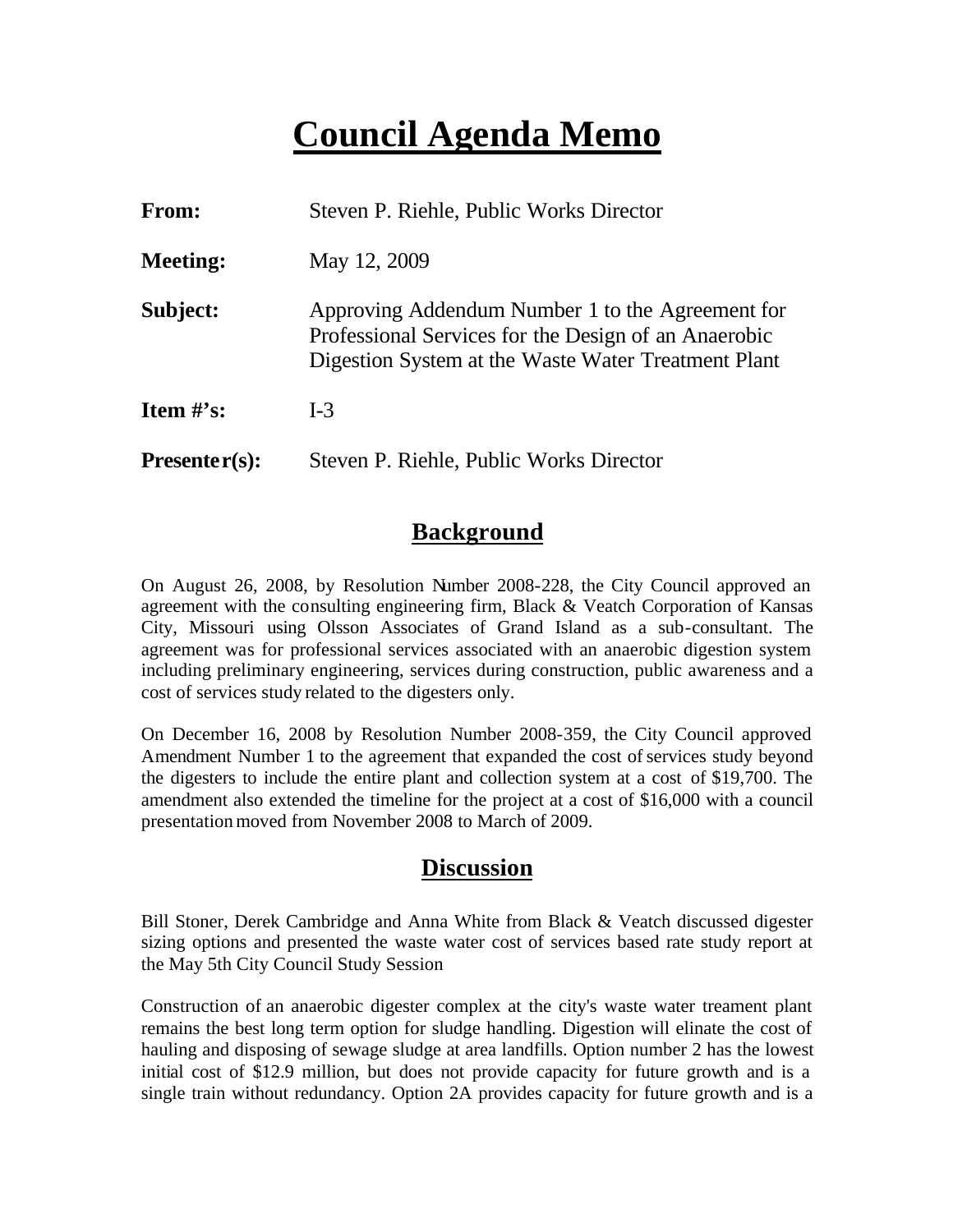double train with redundancy that provides twice the capacity of option 2 at an increased cost of just over 1 1/2 times the cost.

Approving digester sizing option 2A will allow the consultant and city staff to move forward with design on the digester complex.

The negotiated agreement and schedule for the digester project contained an aggressive timeline to keep the project moving forward. Shifting the council presentation on digester sizing from March 2009 to May 2009 necessiates an extension of the time allowance under the agreement from 490 to 550 days from the notice to proceed date of September 23, 2008.

## **Alternatives**

It appears that the Council has the following alternatives concerning the issue at hand. The Council may:

- 1. Move to approve
- 2. Refer the issue to a Committee
- 3. Postpone the issue to future date
- 4. Take no action on the issue

### **Recommendation**

City Administration recommends that the Council approve addendum number 1 to the agreement with Black & Veatch Corporation and authorize them to proceed with final design work on digester option 2A as presented at the May 5, 2009 city council study session.

### **Sample Motion**

Move to approve addendum number 1 and authorize Black & Veatch to proceed with final design work on digester option 2A.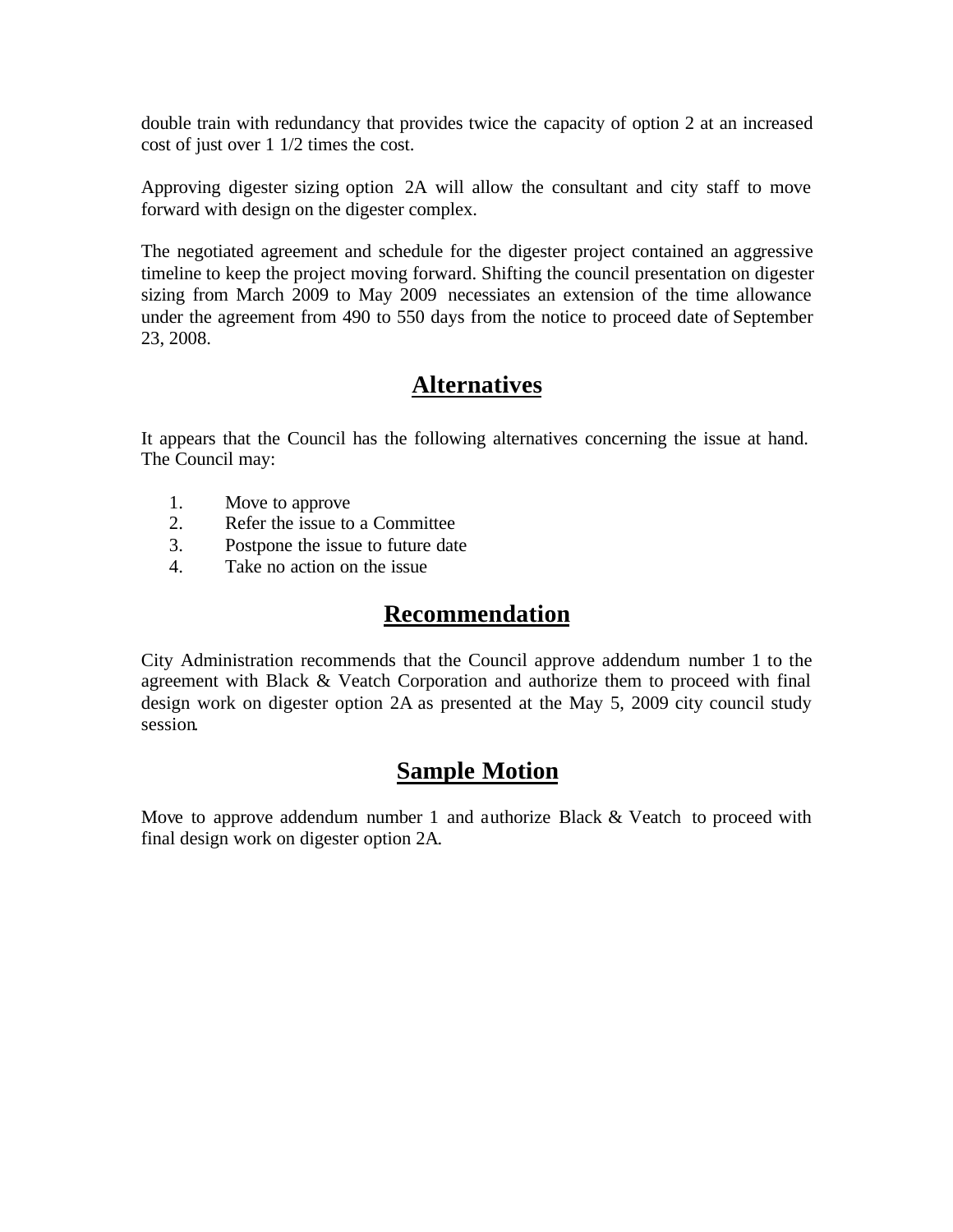#### **ADDENDUM NUMBER 1 TO AGREEMENT FOR PROFESSIONAL SERVICES FOR THE DESIGN OF AN ANAEROBIC DIGESTION SYSTEM**

#### **General Provisions**

A. **This Document Controlling.** To the extent that there are conflicting provisions between this document and the agreement between The City of Grand Island and Black & Veatch Corporation, this document controls.

B. **Modifications and Deletions.** The following provisions are deleted or modified from original agreement for Professional Services for the Design of an Anaerobic Digestion System; Dated September 23, 2008, and Amendment Number 1 for Professional Services for the Design of an Anaerobic Digestion System; Dated December 16, 2008 as follows:

#### (i) **Attachment A; Scope of Services – Anaerobic Digestion Improvements; Page A1-1; Project Information; third paragraph; as stated:**

The ENGINEER shall complete the services described herein within three hundred sixty (360) four hundred and ninety (490) five hundred fifty (550) days based on notice to proceed by September 23, 2008. This schedule assumes City Council approval described in Task 1, subtask 3 of this scope of services will be granted by November 4, 2008 March 9, 2009 May 12, 2009, that documents will be provided to CITY seven (7) working days before major scheduled milestone review workshops, and that all CITY review comments will be received within a reasonable time frame after the workshops.

**IN WITNESS WHEREOF**, owner and engineer have executed this Addendum Number 1.

| City of Grand Island, Nebraska<br><b>OWNER</b> | Black & Veatch Corporation<br><b>ENGINEER</b> |
|------------------------------------------------|-----------------------------------------------|
|                                                | By: $\qquad \qquad$                           |
| Name: _Margaret Hornady____                    | Name: William S Stoner                        |
| Title: <u>Mayor</u>                            | Title: Vice President ______                  |
|                                                | Date:                                         |
| Attest:                                        |                                               |

\_\_\_\_\_\_\_\_\_\_\_\_\_\_\_\_\_\_\_\_\_\_\_\_\_ RaNae Edwards, City Clerk

> Approved as to Form \_\_\_\_\_\_\_\_\_\_ May 12, 2009 City Attorney